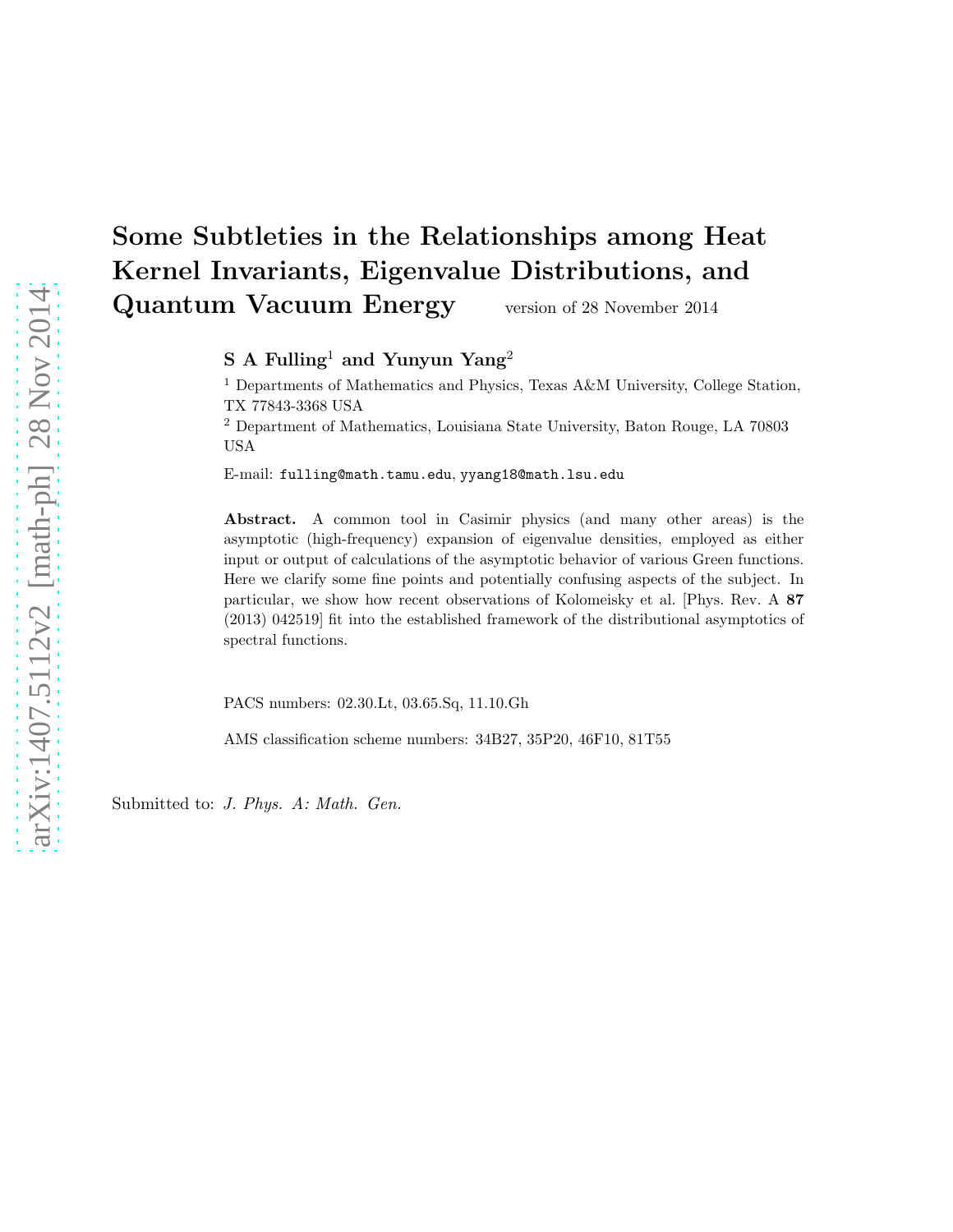# 1. Introduction

The density of eigenvalues of a differential operator (such as a Hamiltonian), with the closely related subjects of semiclassical approximations and the asymptotic dependence of various Green functions on various coordinates and parameters, is a central tool in nuclear, atomic, and molecular physics [\[1\]](#page-13-0), condensed-matter physics [\[2\]](#page-13-1), generalrelativistic quantum field theory [\[3\]](#page-13-2), and quantum vacuum energy (Casimir physics) [\[4\]](#page-13-3). (These four references are merely illustrative.) A key point is that a variety of differential equations (relativistic and nonrelativistic, classical and quantum) are all associated with the same elliptic, spatial differential operator; a variety of Green functions (heat, Schrödinger, wave,  $\dots$ ) are related to the same eigenvalue distribution and hence to each other, and the study of one may yield valuable insight into another. Nevertheless, the subject contains some complications and pitfalls that are likely occasionally to rise up and confuse even those of us who think we have become experts in it.

Here is a synopsis of the paper in mathematical language: Let  $-H$  be the Laplacian on scalar functions in a compact region in  $\mathbb{R}^3$  with smooth Dirichlet boundary; let  $K(t) = \text{Tr } e^{-tH}$  be the heat kernel trace,  $T(t) = \text{Tr } e^{-t\sqrt{H}}$  the trace of the cylinder (Poisson) kernel, and  $N(\omega^2)$  the eigenvalue counting function. Loosely speaking, the small-t asymptotics of K and T are in close correspondence with the averaged large- $\omega$ asymptotics of  $N$ , but there are some subtleties that can be confusing. (1) Nonnegative integer powers of t in the expansion of  $K$  do not correspond to (negative) integer powers of  $\omega^2$  in the expansion of  $dN/d(\omega^2)$  (even after the latter has been well defined by averaging). Instead, they give rise to terms  $\delta^{(n)}(\omega^2)$  in the moment asymptotic expansion of a distribution (which is actually an expansion in a parameter, not in  $\omega$ ).  $(2)$  The expansion of T contains additional, nonlocal spectral invariants, which show up in  $dN/d\omega = 2\omega dN/d(\omega^2)$ , filling in the missing odd negative integer powers. The first of these,  $O(t^0)$ , or its electromagnetic analogue, gives the Casimir energy in quantum field theory with idealized boundary conditions. (3) Negative powers in  $T$  physically represent "divergences" that must be explained or argued away. The term of order  $t^{-1}$  is particularly subtle because it corresponds to the first "moment" term in  $N$  (also to the topological (index) or Kac term,  $O(t^0)$ , in K). Thus there is no  $O(\omega^{-1})$  term in  $dN/d\omega$ , so this term in T has correctly been said to come from low-frequency oscillations of the eigenvalue density rather than high-frequency asymptotics; however, that does not mean that it is one of the nonlocal cylinder-kernel terms. Also, although a divergent local energy density near the boundary does exist, because of an algebraic accident (unrelated to the "moment" issue!) the coefficient of this term in  $T(t)$  actually turns out to be zero. However, recent work in physics indicates that the  $T$  expansion does not give a trustworthy model of the energy in a realistic system, and in a better model a nonzero  $O(t^{-1})$  contribution reappears (rendered finite by regularization). The paper works through these observations, roughly in order.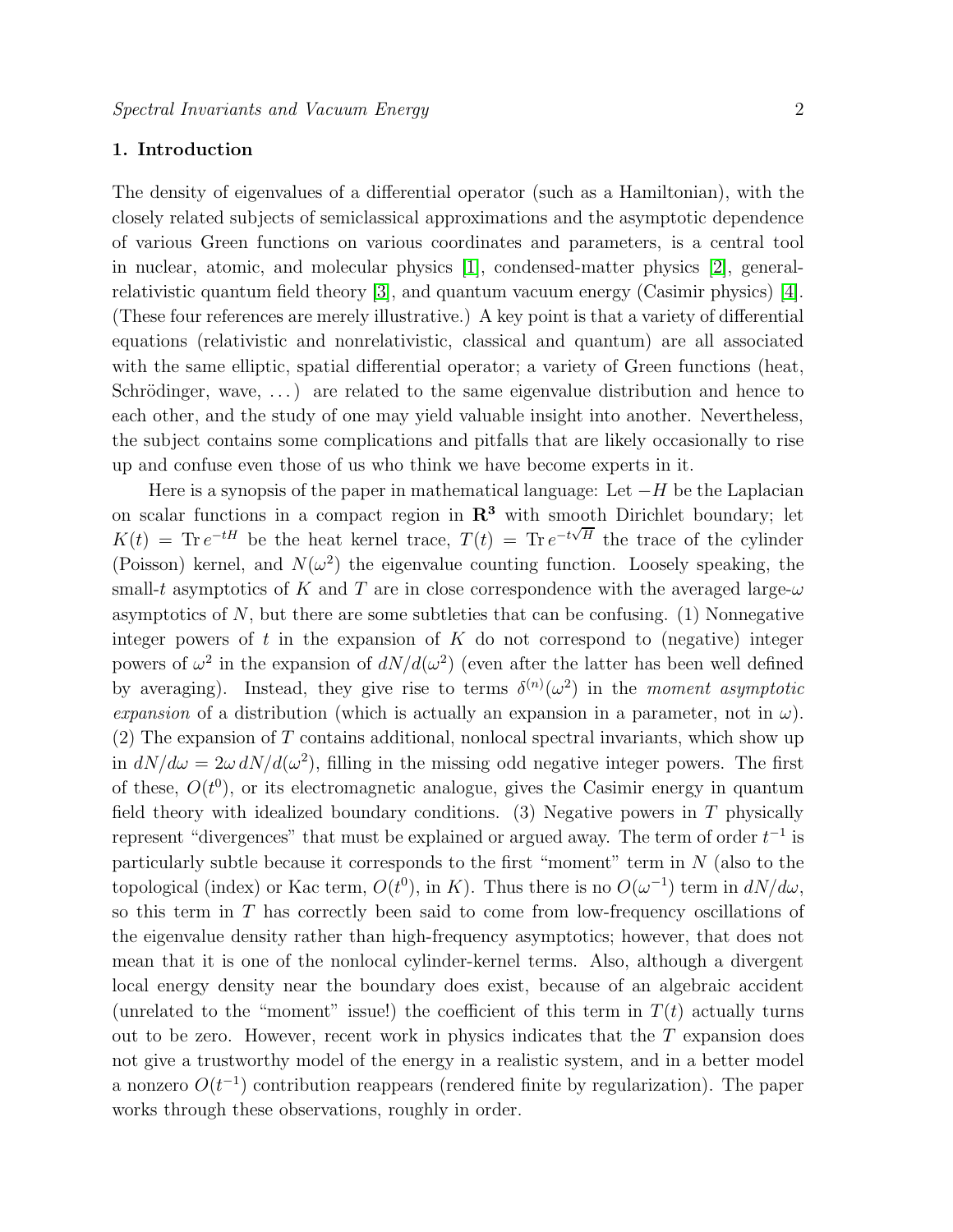#### 2. Mathematical setting and notation

Although the setting could be greatly generalized, here we assume that  $\Omega$  is a compact region in  $\mathbb{R}^d$  with smooth boundary, and H is an associated positive self-adjoint operator with pure point spectrum. In the situation of most interest for Casimir physics,  $-H = \nabla^2$  is the Laplacian on scalar functions in  $\Omega$  with the Dirichlet boundary condition. We use the two notations

$$
\lambda_n = \omega_n^2 \tag{1}
$$

for the nth eigenvalue of H.

The heat kernel,  $K(t, \mathbf{x}, \mathbf{y})$ , solves the initial-value problem for  $-\frac{\partial u}{\partial t} = Hu$ :

<span id="page-2-1"></span>
$$
u(t, \mathbf{x}) = e^{-tH}u(0, \mathbf{x}) = \int_{\Omega} K(t, \mathbf{x}, \mathbf{y}) f(\mathbf{y}) d\mathbf{y}.
$$
 (2)

We have the famous heat kernel expansion,

$$
K(t, \mathbf{x}, \mathbf{y}) \sim (4\pi t)^{-d/2} e^{|\mathbf{x} - \mathbf{y}|^2/4t} \sum_{s=0}^{\infty} a_s(\mathbf{x}, \mathbf{y}) t^{s/2},
$$
\n(3)

<span id="page-2-3"></span>
$$
\text{Tr}\,K = \int_{\Omega} K(t, \mathbf{x}, \mathbf{x}) \, d\mathbf{x} \sim (4\pi t)^{-d/2} \sum_{s=0}^{\infty} a_s [\Omega] t^{s/2}.
$$
 (4)

Less well known, but more pertinent to vacuum energy, is the cylinder (or Poisson) kernel,  $T(t, \mathbf{x}, \mathbf{y})$ . It solves the initial-value problem for

<span id="page-2-0"></span>
$$
-\frac{\partial^2 u}{\partial t^2} = Hu, \quad \lim_{t \to +\infty} u(t, \mathbf{x}) = 0:
$$
\n(5)

<span id="page-2-2"></span>
$$
u(t, \mathbf{x}) = e^{-t\sqrt{H}} u(0, \mathbf{x}) = \int_{\Omega} T(t, \mathbf{x}, \mathbf{y}) f(\mathbf{y}) d\mathbf{y}.
$$
 (6)

T is the t-derivative of another kernel,  $\overline{T}$ , which solves the same problem as [\(5\)](#page-2-0) except that  $\frac{\partial u(0,\mathbf{x})}{\partial t}$  is the initial data. (Note that t in [\(2\)](#page-2-1) and [\(6\)](#page-2-2) can be thought of as related by a Wick rotation to the physical time in nonrelativistic (Schrödinger) and relativistic (wave) equations, respectively.) The cylinder kernel has a trace expansion [\(33\)](#page-9-0) similar to, and related to, [\(4\)](#page-2-3), to which we turn in section [6.](#page-9-1)

Let  $N(\lambda)$  be the number of eigenvalues less than or equal to  $\lambda$ . Then the density of eigenvalues — the derivative of  $N$  — is a distribution, having a Dirac delta function at each eigenvalue. Also, it depends on the variable of integration:  $\frac{dN}{d\omega} \neq \frac{dN}{d\lambda}$ . Instead,

$$
\frac{dN}{d\omega} = 2\omega \frac{dN}{d(\omega^2)} = 2\sqrt{\lambda} \frac{dN}{d\lambda}.
$$
\n(7)

Famously, the counting function N obeys Weyl's law: As  $\omega \to \infty$ ,

<span id="page-2-4"></span>
$$
N(\omega^2) \propto \omega^d. \tag{8}
$$

(This holds for a second-order operator in dimension d acting in a *compact* region  $\Omega$ .)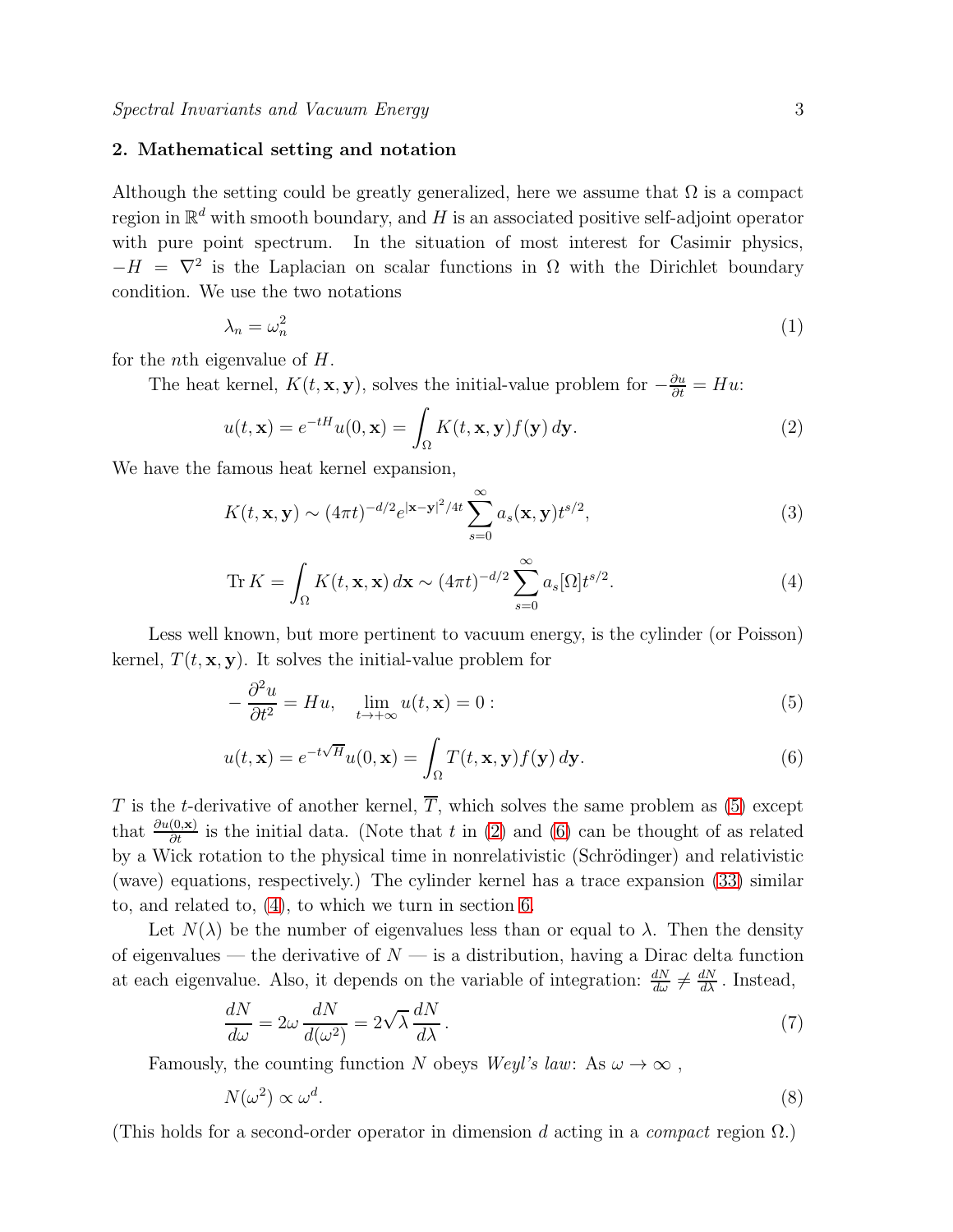# 3. Properties and problems of the Weyl series

An obvious question is whether [\(8\)](#page-2-4) is the start of an asymptotic expansion; that is, whether one can write something like

$$
N(\omega^2) \sim \sum_{s=0}^{N} g_s \omega^{d-s}
$$

.

Because Tr K is the Laplace transform of  $\frac{dN}{d\lambda}$ , one can show, by calculations like those in [\[5\]](#page-13-4), that the coefficients in this series, if it existed, would be determined by the coefficients  $a_s[\Omega]$  in the rigorous asymptotic series [\(4\)](#page-2-3). (The Laplace transform of  $\lambda^{p-1}$ is proportional to  $t^{-p}$ , at least for  $p > 0$ .) However, it turns out that only the leading term of the Weyl series is genuinely asymptotic:

<span id="page-3-0"></span>
$$
N(\omega^2) = \sum_{s=0}^{M} g_s \omega^{d-s} + E_M(\omega)
$$
\n(9)

where  $E_M(\omega)$  is usually not of order  $O(\omega^{d-M-1})$ . Instead, when  $M > 0$ , in general  $E_M$  is of the same order as the previous terms in the series (but is oscillatory). This problem has been understood for ages; the oscillations are related to periodic orbits of the classical system with Hamiltonian H.

A related but less well known problem is that the proposed series and its formal derivatives become quite problematical when the exponents of  $\omega$  cease to be positive. Consider, for example, the term  $g_d \omega^0$ . Its derivative vanishes, so the eigenvalue density  $\frac{dN}{d\lambda}$  cannot contain a term proportional to  $\lambda^{-1}$ . In fact, if a term with that asymptotic behavior did exist, its Laplace transform would contain  $\log t$ , and the same is true of any negative integral power of  $\lambda$ ; but one knows that such terms do not appear in the heat kernels of second-order differential operators. Where, then, did the heat-kernel coefficient  $a_0[\Omega]$  come from? It, and the  $a_s[\Omega]$  with  $d-s$  both negative and even, come entirely from the contributions of small values of  $\lambda$  to the Laplace transform integral, not from the asymptotic behavior of N at large  $\lambda$ .

Two approaches have been followed to bring clarity and precision into this seemingly rather muddled situation:

- $Riesz-Cesàro means:$  The heat-kernel coefficients can be related by the Laplace transformation to the coefficients of the asymptotic expansions of sufficiently highorder iterated antiderivatives of the counting function [\[6,](#page-13-5) [4\]](#page-13-3).
- Generalized Weyl series and distributional moments: The "missing" coefficients (which "should" accompany negative integral powers of  $\lambda$ ) can be identified as those multiplying terms  $\delta^{(j)}(\lambda)$  in the asymptotic analysis of  $N(\lambda)$  [\[7,](#page-13-6) [8\]](#page-13-7). These are known as "moment terms" in the theory of distributions [\[9,](#page-13-8) [10,](#page-13-9) [11,](#page-13-10) [12\]](#page-13-11).

One of our principal goals is to elaborate on the second of these.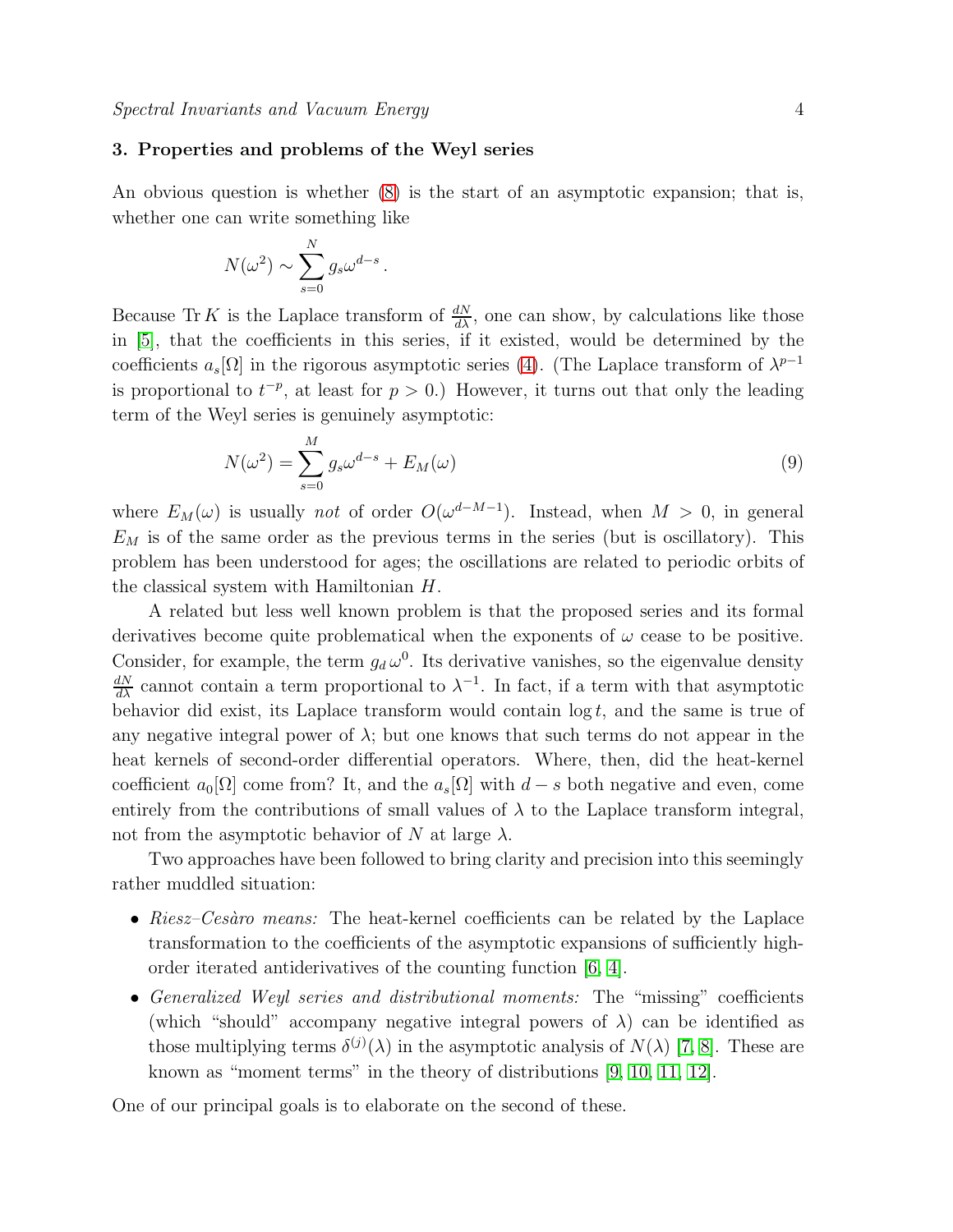# 4. Distributions and moment expansions

#### 4.1. Review of general theory

Recall that distributions are defined as linear functionals on spaces of very well-behaved functions called *test functions*. A convenient test-function space is

$$
\mathcal{D}(\mathbb{R}^n) = \{ \phi \in C^{\infty}(\mathbb{R}^n) : \phi \text{ compactly supported.} \}
$$
\n(10)

The corresponding space of distributions is the *dual space*  $\mathcal{D}'(\mathbb{R}^n)$ , conprising the linear functionals on  $\mathcal{D}(\mathbb{R}^n)$  (that are continuous in the weak topology). The action of  $f \in \mathcal{D}'$ on  $\phi \in \mathcal{D}$  is written  $\langle f(\mathbf{x}), \phi(\mathbf{x})\rangle$  and generalizes the inner-product integral

<span id="page-4-0"></span>
$$
\int_{\mathbb{R}^n} f(\mathbf{x}) \phi(\mathbf{x}) \, d\mathbf{x},\tag{11}
$$

to which it reduces when  $f$  is a nonsingular ordinary function. These concepts extend to, for example, functions and distributions defined on  $\Omega$ , with technicalities we shall not discuss here. Also, we sometimes need to refer to distributions taking values in some other vector space (rather than  $\mathbb R$  or  $\mathbb C$ ), as in the case of  $D'(\mathbb R,L(\mathcal X,\mathcal H))$  in Definition [2.](#page-5-0)

Moments are defined as the results of applying distributions to power functions. Because the powers do not have compact support, it is necessary to work with a larger test-function space and hence a more restricted distribution space. Loosely speaking, we need the integral [\(11\)](#page-4-0) to converge when  $\phi(x) = x^q$ . Let

$$
\mathcal{K}(\mathbb{R}^n) = \{ \phi \in C^{\infty}(\mathbb{R}^n) : \exists q \in \mathbb{N} : D^{\mathbf{k}} \phi(\mathbf{x}) = O(|\mathbf{x}|^{q-|\mathbf{k}|}) \text{ as } |\mathbf{x}| \to \infty \}. (12)
$$

(More technically, one defines the space  $\mathcal{K}^{[q]}$  of functions satisfying the condition with a fixed q, which is a Frechet space under certain seminorms, and then defines  $K$  as the union of those spaces with the inductive limit topology.)

The dual space,  $\mathcal{K}'(\mathbb{R}^n)$ , is the distribution space where moment asymptotic expansions work. Crudely speaking,  $f \in \mathcal{K}'(\mathbb{R}^1)$  says that f falls off sufficiently fast at infinity that all the moments  $\langle f(x), x^q \rangle$  exist [\[9\]](#page-13-8).

Theorem 1 (moment asymptotic expansion theorem) [\[12,](#page-13-11) Sec. 3.3] Function f is in  $\mathcal{K}'(\mathbb{R}^n)$  if and only if  $f(\lambda \mathbf{x})$  admits the moment asymptotic expansion:

<span id="page-4-1"></span>
$$
f(\lambda \mathbf{x}) \sim \sum_{|\mathbf{k}|=0}^{\infty} \frac{(-1)^{|\mathbf{k}|} \mu_{\mathbf{k}} D^{\mathbf{k}} \delta(\mathbf{x})}{\lambda^{|\mathbf{k}|+n} \mathbf{k}!} \quad \text{as } \lambda \to \infty.
$$
 (13)

Here

$$
\mu_{\mathbf{k}} = \langle f(\mathbf{x}), \mathbf{x}^{\mathbf{k}} \rangle = \langle f(\mathbf{x}), x_1^{k_1} ... x_n^{k_n} \rangle, \qquad \mathbf{k} \in \mathbb{N}^n.
$$
 (14)

Formula [\(13\)](#page-4-1) means that if  $\phi \in \mathcal{K}(\mathbb{R}^n)$ , then for each  $M$ ,

$$
\langle f(\lambda \mathbf{x}), \phi(\mathbf{x}) \rangle = \sum_{|\mathbf{k}|=0}^{M} \left\langle \frac{(-1)^{|\mathbf{k}|} \mu_{\mathbf{k}} D^{\mathbf{k}} \delta(\mathbf{x})}{\lambda^{|\mathbf{k}|+n} \mathbf{k}!}, \phi(\mathbf{x}) \right\rangle + o\left(\frac{1}{\lambda^{M+n}}\right)
$$

as  $\lambda \to \infty$ . Notice that it is an expansion in the parameter  $\lambda$ , not in the variable x (which will be  $\omega$  or  $\omega^2$  in our spectral applications). It is this change in point of view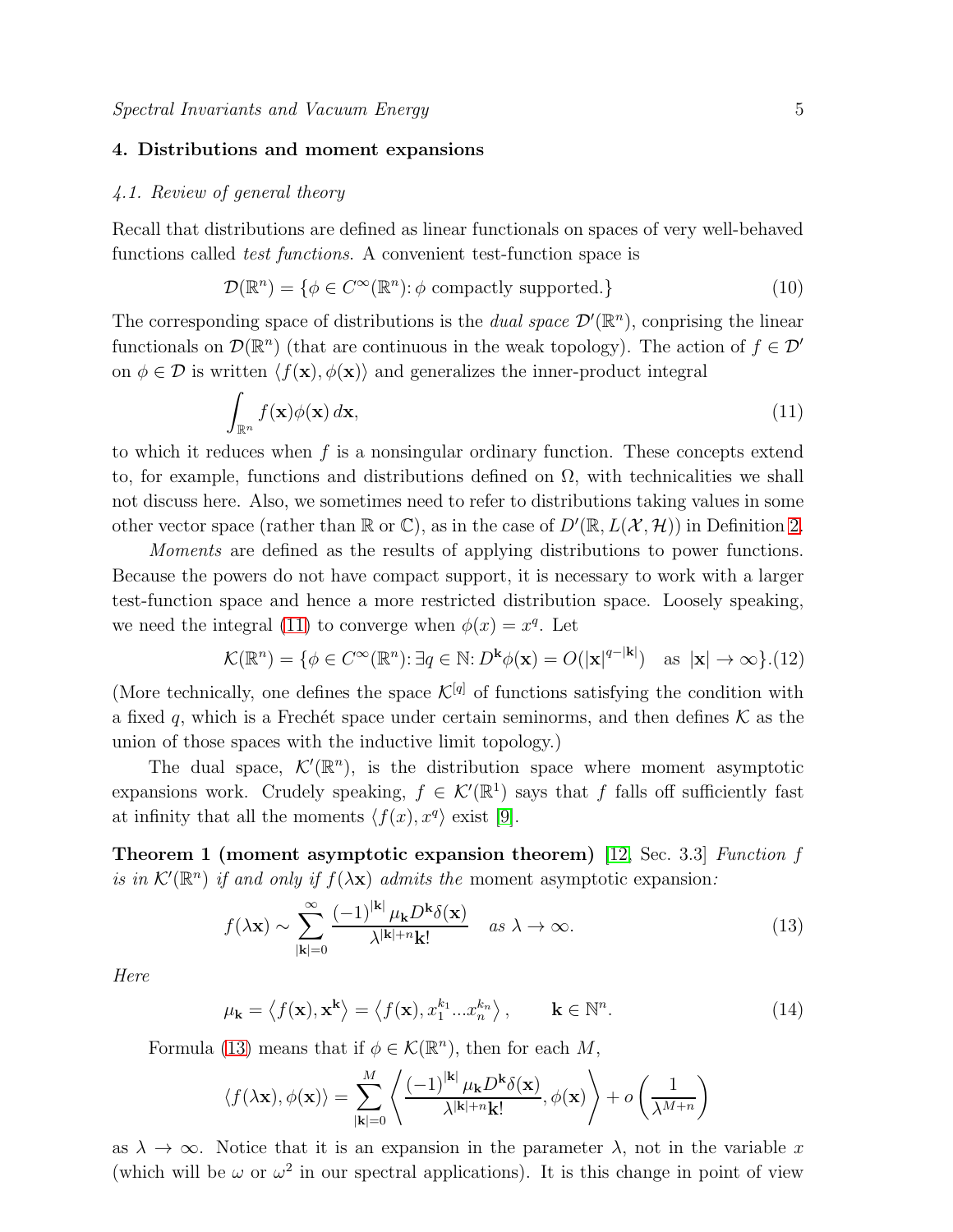$$
f(\lambda \mathbf{x}) \sim \sum_{k=0}^{\infty} \frac{(-1)^k \mu_k \delta^{(k)}(x)}{\lambda^{k+1} k!} \quad \text{as } \lambda \to \infty,
$$
 (15)

where  $\mu_k = \langle f(x), x^m \rangle$ .

# 4.2. The spectral density

Let H be a Hilbert space and let H be a self-adjoint operator with domain  $\mathcal{X} \subset \mathcal{H}$ . Then H admits a spectral decomposition  ${E_\lambda}_{\lambda=-\infty}^{\infty}$ , such that (in a weak sense)

$$
H = \int_{-\infty}^{\infty} \lambda \, dE_{\lambda} \, .
$$

In most cases of interest in this paper, this equation is a discrete sum

$$
H=\sum_{n=1}^{\infty}\lambda_n P_n,
$$

<span id="page-5-0"></span>where  $P_n = E_{\lambda_n} - E_{\lambda_{n-1}}$  is the orthogonal projection onto the eigenvectors with eigenvalue  $\lambda_n$ .

**Definition 2** The spectral density  $e_{\lambda} = dE_{\lambda}/d\lambda$  is the distribution in  $D'(\mathbb{R}, L(\mathcal{X}, \mathcal{H}))$ such that

$$
\langle e_{\lambda}, \phi(\lambda) \rangle_{\lambda} = \int_{-\infty}^{\infty} \phi(\lambda) \, dE_{\lambda} \, .
$$

One sometimes denotes  $e_{\lambda}$  by  $\delta(\lambda - H)$ .

For example, the identity operator is  $I = \langle e_\lambda, 1 \rangle = \int_{-\infty}^{\infty} dE_\lambda$ , and H itself is  $H = \langle e_{\lambda}, \lambda \rangle = \int_{-\infty}^{\infty} \lambda \, dE_{\lambda}$ , meaning that

$$
(Hx|y) = (\langle e_\lambda, \lambda \rangle_\lambda x|y) = \int_{-\infty}^{\infty} \lambda d(E_\lambda x|y) \text{ for all } x \in \mathcal{X} \text{ and } y \in \mathcal{H}.
$$

(Here we write the inner product as  $(\cdot | \cdot)$  to avoid confusion with the evaluation of a distribution,  $\langle \cdot, \cdot \rangle$ .)

Let  $\mathcal{X}_n$  denote the domain of  $H^n$  and let  $\mathcal{X}_\infty = \bigcap_{n=1}^\infty \mathcal{X}_n$ . Then  $\langle e_\lambda, \lambda^n \rangle = H^n \in$  $L(\mathcal{X}_{\infty}, \mathcal{H})$  exists. Hence  $e_{\lambda} \in \mathcal{K}'(\mathbb{R}, L(\mathcal{X}_{\infty}, \mathcal{H}))$ .

**Theorem 3** [\[12,](#page-13-11) (6.328)] The moment asymptotic expansion of  $e_{\lambda\sigma}$  is

<span id="page-5-1"></span>
$$
e_{\lambda\sigma} \sim \sum_{k=0}^{\infty} \frac{(-1)^k H^k \delta^{(k)}(\lambda)}{\sigma^{k+1} k!} \quad \text{as } \sigma \to \infty.
$$
 (16)

We are now ready to address the Weyl expansion specifically. The trace of  $P_n$  is the number of eigenvectors with eigenvalue  $\lambda_n$ , so the trace of  $E_\lambda$  is  $N(\lambda)$ ;

$$
N(x) = \sum_{\lambda_n \le x} 1 = \sum_n \theta(x - \lambda_n). \tag{17}
$$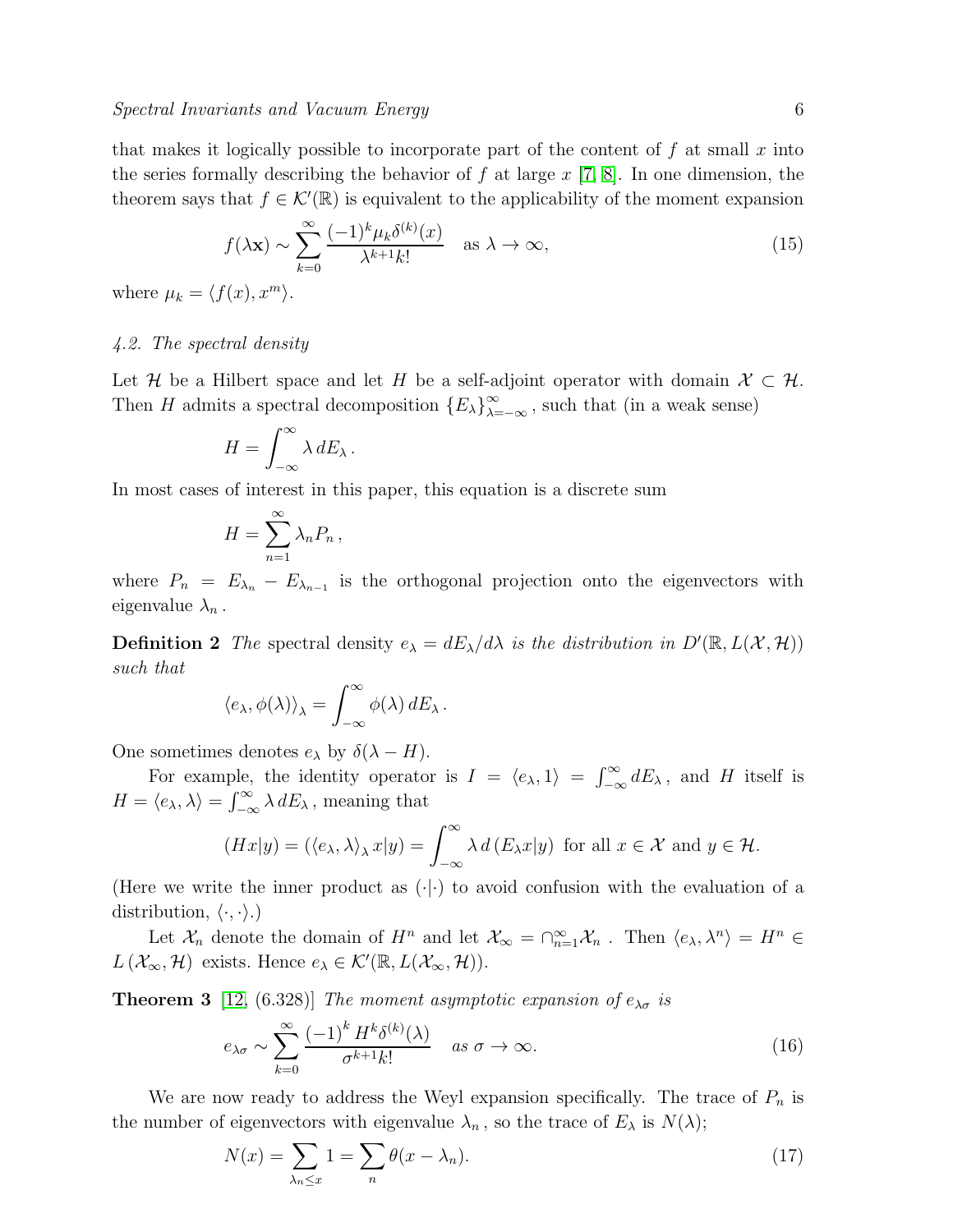Spectral Invariants and Vacuum Energy 7

Observe that

$$
N'(x) = \sum_{\lambda_n \le x} \delta(x - \lambda_n),\tag{18}
$$

the trace of  $e_{\lambda}$ . However, if we integrate [\(16\)](#page-5-1) term by term, we get a wrong answer, inconsistent with [\(8\)](#page-2-4). The problem is that when we take the trace of  $E_{\lambda}$  to get  $N(\lambda)$ , the result is no longer in  $K'$ , so the moment expansion theorem does not apply without modification. The (Cesàro-averaged) asymptotic expansion (see [\[9\]](#page-13-8) and [\[12,](#page-13-11) Chap. 6]) of  $N(\lambda)$  contains not only the moment terms but also powers of  $\lambda$ . The exponents may be positive or negative, but negative integers do not occur (being replaced by the moments). Terms of negative half-integer order become literally asymptotic only after repeated indefinite integration to form the Riesz means (see section [7](#page-10-0) and [\[6,](#page-13-5) [4,](#page-13-3) [13\]](#page-13-12)).

In the Riesz means of sufficiently high order, the difference between moments and power terms is washed out. Correspondingly, in  $\text{Tr } K$  there is no deep distinction between integral and half-integral powers of  $t$ . Taking the direct product with a onedimensional system (the interval or the one-torus, with  $K \propto t^{-\frac{1}{2}}$ ) interchanges odd and even powers of  $\sqrt{t}$ .

#### 4.3. Green kernels associated with spectral decompositions

The same ideas apply to the Green functions, or integral kernels, associated with operators. An operator H on  $\mathcal{D}(\Omega)$  can be realized by a distributional kernel  $h \in$  $\mathcal{D}'(\Omega \times \Omega):$ 

$$
Hf(x) = \langle h(x, y), f(y) \rangle_y.
$$

For example,

$$
\langle \delta(x - y), f(y) \rangle = If (x),
$$
  

$$
\langle H\delta(x - y), f(y) \rangle = \langle \delta(x - y), Hf(y) \rangle = Hf(x).
$$

Similarly,  $e_{\lambda}$  has an associated kernel  $e(x, y; \lambda) \in \mathcal{K}'(\mathbb{R}, \mathcal{D}'(\Omega \times \Omega))$ , such that

$$
\left\langle \langle e(x, y; \lambda), f(y) \rangle_y, \phi(\lambda) \right\rangle_{\lambda} = \langle e_{\lambda}, \phi(\lambda) \rangle_{\lambda} f(x) = \phi(H) f(x).
$$
 (19)

Observe that  $\langle e(x, y; \lambda), \lambda^n \rangle_{\lambda} = H^n \delta(x - y)$ . So we have

Corollary 4  $[11, (61)]$  $[11, (61)]$ 

$$
e(x, y; \sigma \lambda) \sim \sum_{k=0}^{\infty} \frac{(-1)^k H^k \delta(x - y) \delta^{(k)}(\lambda)}{\sigma^{k+1} k!} \quad \text{as } \sigma \to \infty.
$$
 (20)

Let  $K(t, x, y) = \langle e(x, y; \lambda), e^{-\lambda t} \rangle$  be the heat kernel, as introduced in [\(2\)](#page-2-1). Then

$$
\langle e(x, y; \lambda), e^{-\lambda t} \rangle = \frac{1}{t} \langle e(x, y; \lambda/t), e^{-\lambda} \rangle
$$
  
 
$$
\sim \sum_{k=0}^{\infty} \left\langle \frac{(-1)^k H^k \delta(x - y) \delta^{(k)}(\lambda) t^k}{k!}, e^{-\lambda} \right\rangle
$$
  
 
$$
= \sum_{k=0}^{\infty} \frac{(-1)^k H^k \delta(x - y) t^k}{k!} \text{ as } t \to 0.
$$
 (21)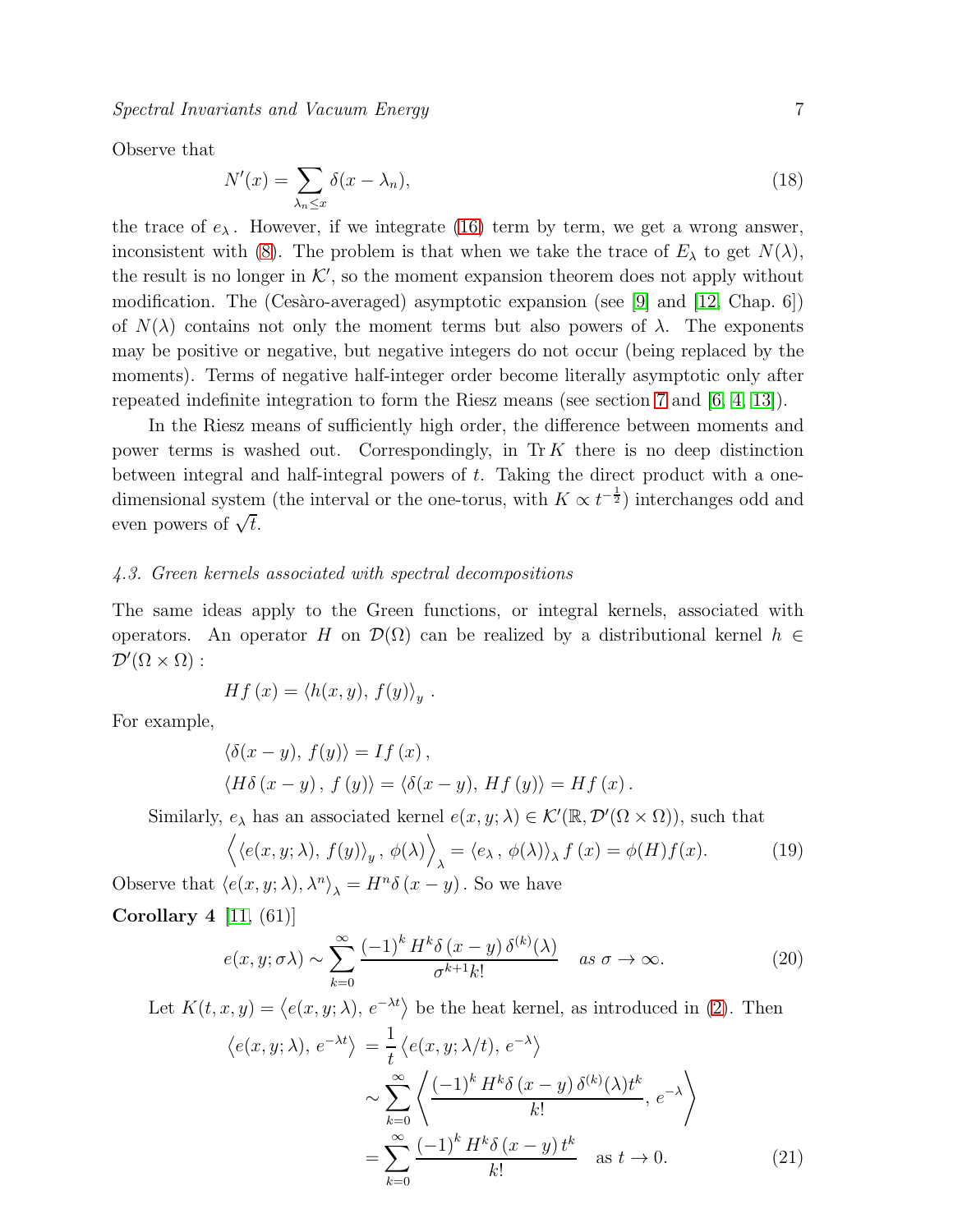This is a representation of K as a distribution on  $\Omega \times \Omega$ , so it does not directly give the asymptotic expansion "on diagonal", [\(4\)](#page-2-3).

#### 5. Example: The Dirac comb

Kolomeisky et al. [\[8\]](#page-13-7) work out some examples where the moment terms can be calculated by the Euler–Maclaurin formula, because the eigenvalues are equally spaced (possibly after a change of variable). Here we study the simplest such case and reproduce the conclusions of [\[8\]](#page-13-7) by another route.

<span id="page-7-0"></span>**Theorem 5** [\[10,](#page-13-9) Lemma 2.11] If  $g \in \mathcal{K}$  and if  $\int_0^\infty g(x)dx$  is defined, then

$$
\sum_{n=1}^{\infty} g(n\varepsilon) = \left\langle \sum_{n=1}^{\infty} \delta(x - n), g(\varepsilon x) \right\rangle
$$
  
=  $\frac{1}{\varepsilon} \int_0^{\infty} g(x) dx + \sum_{n=0}^{\infty} \frac{\zeta(-n) g^{(n)}(0)}{n!} \varepsilon^n + o(\varepsilon^{\infty}),$  (22)

where  $\zeta(x)$  is the zeta function. Thus  $\zeta(-n)$  are the moments in this case. That is,

<span id="page-7-2"></span>
$$
\sum_{n=1}^{\infty} \delta\left(\frac{x}{\varepsilon} - n\right) \sim \theta(x) + \sum_{n=0}^{\infty} \frac{(-1)^n \zeta(-n) \delta^{(n)}(x)}{n!} \varepsilon^{n+1} \quad \text{as } \varepsilon \downarrow 0. \tag{23}
$$

The generalized Weyl expansion found in [\[8\]](#page-13-7) is

<span id="page-7-1"></span>
$$
\sum_{n=1}^{\infty} g\left(\frac{\pi n}{a}\right) = \frac{\pi}{a} \int_0^{\infty} g(q) \, dq - \frac{g(0)}{2} - \frac{\pi g'(0)}{12a} + \frac{\pi^3 g^{(3)}(0)}{720a^3} - \cdots. \tag{24}
$$

That is, if one defines  $G(q) = \sum \delta(q - n)$ , then

$$
G\left(\frac{aq}{\pi}\right) \sim \frac{a}{\pi} - \frac{\delta(q)}{2} + \frac{\pi \delta'(q)}{12a} - \frac{\pi^3 \delta^{(3)}(q)}{720a^3} + \cdots \quad \text{as } a \to \infty. \tag{25}
$$

Here a denotes the radius of the one-dimensional interval, half the distance between the (Dirichlet) boundaries.

By Theorem [5,](#page-7-0) if  $g \in \mathcal{K}$  and if  $\int_0^\infty g(x) dx$  is defined, then

$$
\sum_{n=1}^{\infty} g(n\varepsilon) \sim \frac{1}{\varepsilon} \int_0^{\infty} g(x) dx + \sum_{n=0}^{\infty} \frac{\zeta(-n)g^{(n)}(0)}{n!} \varepsilon^n \quad \text{as } \varepsilon \downarrow 0. \tag{26}
$$

If we let  $\varepsilon = \frac{\pi}{a}$  $\frac{\pi}{a}$  and compute the zeta-function terms, we obtain the same equation as [\(24\)](#page-7-1). Note that the first term is a Weyl (high-frequency asymptotic) term and the rest are moment terms, related to the low-frequency content of  $N'$ .

The most elementary application of this expansion is when the eigenvalues are proportional to  $n^2$ . Then

$$
N(x) = \sum_{n\geq 0} \theta(x - n^2), \qquad N'(x) = \sum_{n\geq 0} \delta(x - n^2).
$$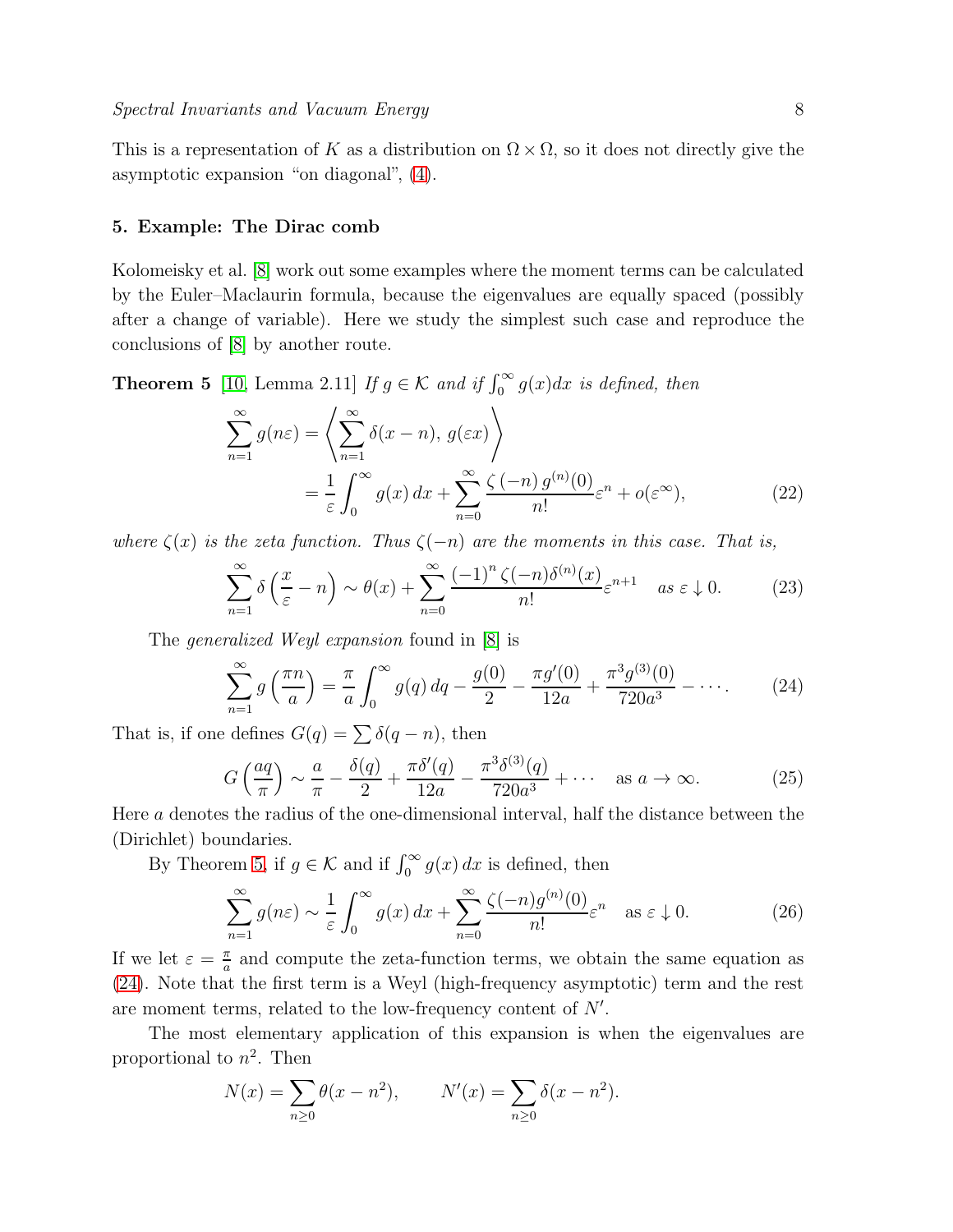# Spectral Invariants and Vacuum Energy 9

If we set  $g(x^2) = f(x)$ , we can then calculate

$$
\left\langle \sum_{n=1}^{\infty} \delta(x - n^2), g(\varepsilon x) \right\rangle = \sum_{n=1}^{\infty} f(\varepsilon^{1/2} n)
$$

$$
\sim \frac{1}{2\varepsilon^{1/2}} \int_0^{\infty} \frac{g(x)}{\sqrt{x}} dx \quad \text{as } \varepsilon \downarrow 0 \tag{27}
$$

for the first term. But, actually, the first term is all: For the moment terms we can calculate the moments of  $N'$  to be

$$
\mu_k = \left\langle \sum_{n \ge 0} \delta(x - n^2), x^k \right\rangle = \zeta(-2k) = 0.
$$

That is,

<span id="page-8-0"></span>
$$
\sum_{n=1}^{\infty} \delta\left(\frac{x}{\varepsilon} - n^2\right) = \frac{\theta(x)}{2\varepsilon^{1/2}\sqrt{x}} + o(\varepsilon^{\infty}) \quad \text{as } \varepsilon \downarrow 0. \tag{28}
$$

As an example of the example, let  $Hy = y''$  be considered on the domain  $\mathcal{X} = \{y \in C^2[0, \pi] : y(0) = y(\pi) = 0\}$  inside  $L^2[0, \pi]$ . The eigenvalues are  $\lambda_n = n^2$ ,  $n = 1, 2, 3, \ldots$ , with normalized eigenfunctions  $\phi_n(x) = \sqrt{2/\pi} \sin nx$ . Therefore,

$$
e(x, y; \lambda) = \frac{2}{\pi} \sum_{n=1}^{\infty} \sin nx \sin ny \, \delta(\lambda - n^2),
$$

and

$$
e(x, x, \lambda) = \frac{2}{\pi} \sum_{n=1}^{\infty} \sin^2 nx \, \delta(\lambda - n^2)
$$

$$
= \frac{1}{\pi} \sum_{n=1}^{\infty} (1 - \cos 2nx) \, \delta(\lambda - n^2).
$$

Hence

$$
e(x, x, \lambda/t) \sim \frac{1}{\pi} \frac{\theta(\lambda)t^{1/2}}{2\sqrt{\lambda}} \quad \text{as } t \downarrow 0
$$
 (29)

for  $0 < x < \pi$ . From this we recover the asymptotics of the heat kernel:

$$
\langle e(x, x; \lambda), e^{-\lambda t} \rangle \sim \frac{1}{2\pi t^{1/2}} \int_0^\infty \frac{e^{-\lambda}}{\sqrt{\lambda}} d\lambda
$$
  
= 
$$
\frac{1}{(4\pi t)^{1/2}} \text{ as } t \downarrow 0.
$$
 (30)

This result is nonuniform in  $x$ , so it does not give the correct trace expansion  $(4)$ , which contains an additional term representing the effect of the Dirichlet (or alternative) boundaries.

Furthermore, we can study the relation to the expansion of the cylinder kernel. We know from [\(28\)](#page-8-0) that

$$
\sum_{n=1}^{\infty} \delta\left(\frac{x}{\varepsilon} - n^2\right) = \frac{\theta(x)}{2\varepsilon^{1/2}\sqrt{x}} + o(\varepsilon^{\infty}) \quad \text{as } \varepsilon \downarrow 0.
$$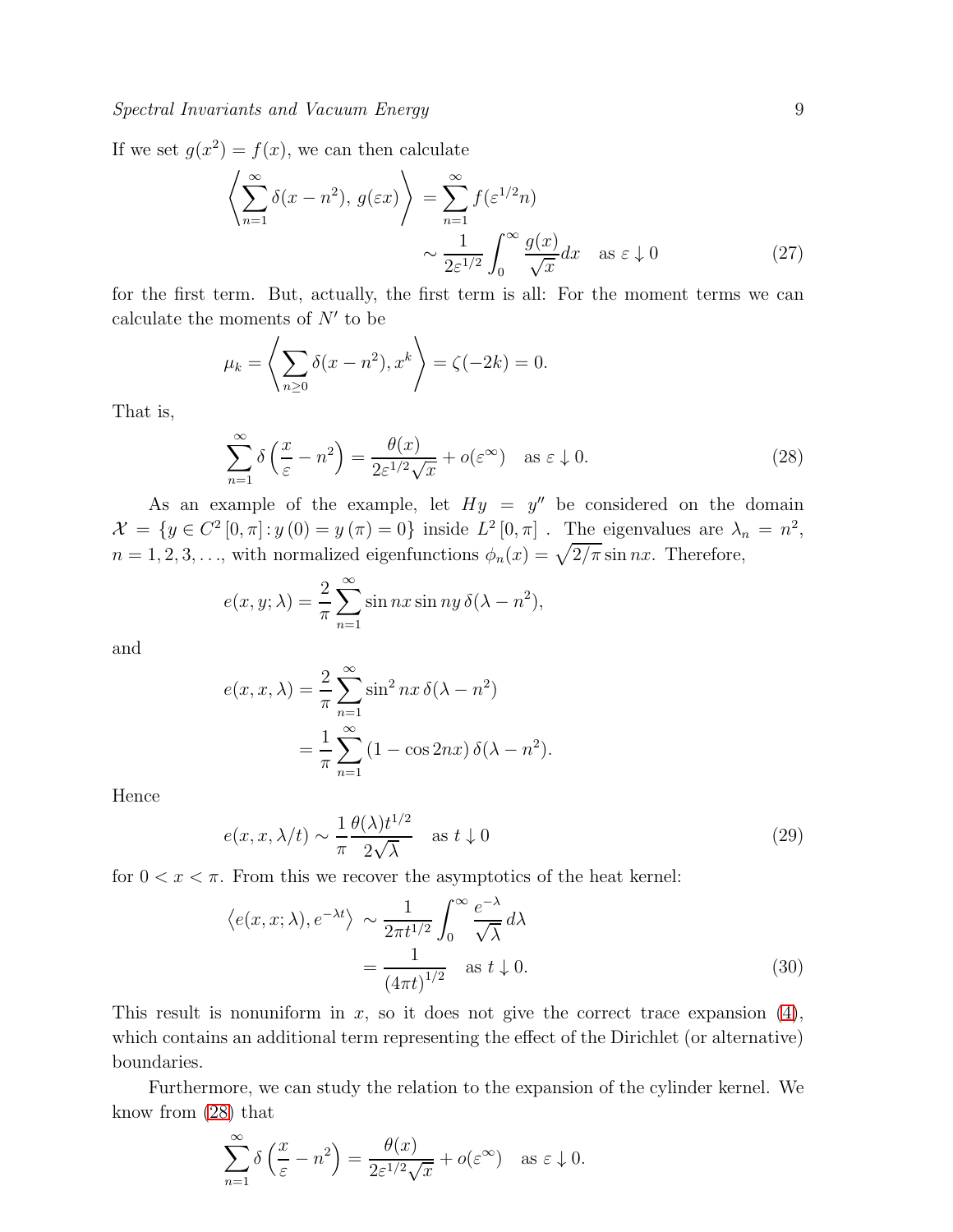If we set  $x = \omega^2$ , we might expect

$$
\sum_{n=1}^{\infty} \delta\left(\frac{\omega^2}{\varepsilon} - n^2\right) = \frac{\theta(\omega)}{2\varepsilon^{1/2}\omega} + o(\varepsilon^{\infty}) \quad \text{as } \varepsilon \downarrow 0.
$$

But in fact, it's not so trivial:

$$
\sum_{n=1}^{\infty} \delta(\omega^2 - n^2) = \sum_{n=1}^{\infty} \frac{1}{2n} \left[ \delta(\omega - n) + \delta(\omega + n) \right],\tag{31}
$$

so by [\(23\)](#page-7-2) we have

<span id="page-9-2"></span>
$$
\sum_{n=1}^{\infty} \delta\left(\frac{\omega^2}{\varepsilon} - n^2\right) \sim \frac{\theta(\omega)}{2\varepsilon^{1/2}\omega} + \sum_{n=0}^{\infty} \frac{(-1)^{n+1} \zeta(-n) \delta^{(n+1)}(\omega)}{2(n+1)!} \varepsilon^{\frac{n+1}{2}} + o(\varepsilon^{\infty}) \quad \text{as } \varepsilon \downarrow 0. \tag{32}
$$

<span id="page-9-1"></span>The significance of the extra terms in [\(32\)](#page-9-2) will become clear in the next two sections.

#### 6. The cylinder kernel

Because the material of this section and the next has been extensively covered before [\[6,](#page-13-5) [4,](#page-13-3) [13\]](#page-13-12), we shall be relatively brief. But to atone for a certain vagueness at certain points in earlier sections, we give complete and precise formulas. Please consult those papers for references to the fundamental work of Hardy and Hörmander on which the theorems are based.

The cylinder kernel of [\(6\)](#page-2-2) has the trace expansion

<span id="page-9-0"></span>
$$
\sum_{n=1}^{\infty} e^{-t\omega_n} = \text{Tr}\,T = \sum_{s=0}^{\infty} e_s t^{-d+s} + \sum_{\substack{s=d+1\\s-d \text{ odd}}}^{\infty} f_s t^{-d+s} \log t.
$$
 (33)

It is convenient to redefine the expansion coefficients in the heat trace [\(4\)](#page-2-3) by

$$
\sum_{n=1}^{\infty} e^{-t\omega_n^2} = \text{Tr}\,K = \sum_{s=0}^{\infty} b_s t^{(-d+s)/2} \tag{34}
$$

when treating its relations with the cylinder trace and with Riesz means of N.

**Theorem 6** The coefficients in the cylinder and heat expansions are related by

$$
e_s = \pi^{-1/2} 2^{d-s} \Gamma\left(\frac{d-s+1}{2}\right) b_s \quad \text{if } d-s \text{ is even or positive},
$$

whereas if  $d - s$  is odd and negative,

$$
f_s = \frac{(-1)^{(s-d+1)/2} 2^{d-s+1}}{\sqrt{\pi} \Gamma((s-d+1)/2)} b_s, \text{ but } e_s \text{ is undetermined by the } b_r.
$$

The new coefficients  $e_s$  (with  $d - s$  odd and negative) are new spectral invariants. They are *nonlocal* in their dependence on the geometry of  $\Omega$ . The first one,  $e_{d+1}$ , has the interpretation of renormalized Casimir vacuum energy in quantum field theory.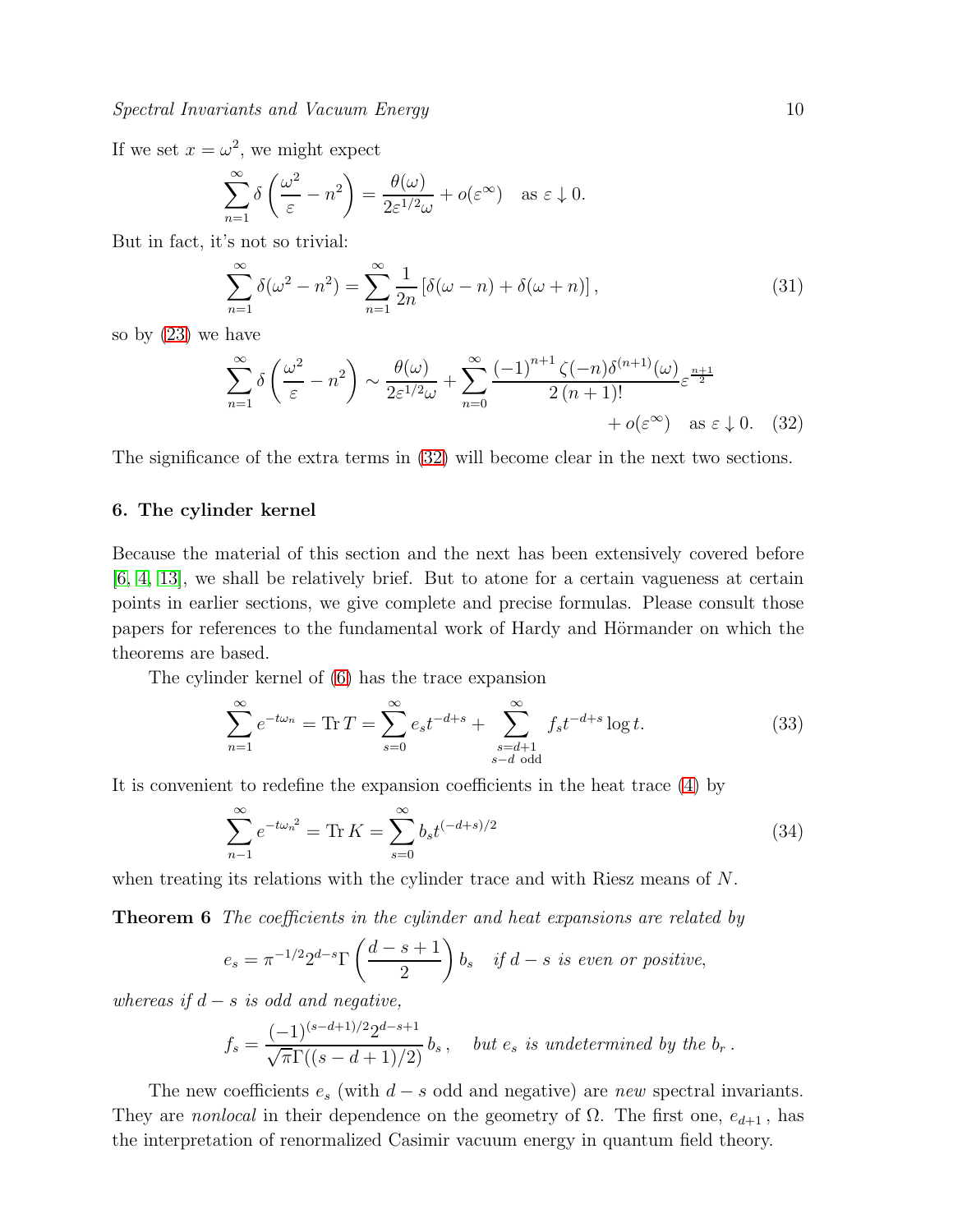# <span id="page-10-0"></span>7. Riesz means, old and new

Riesz means are a generic tool of long standing, but we consider only those of the counting function, N. The "old" Riesz means (with respect to  $\lambda$ ) are defined by the  $\alpha$ -fold iterated (simplex) indefinite integration:

$$
R^{\alpha}_{\lambda}N(\lambda) = \frac{1}{\alpha!} \lambda^{-\alpha} \int^{\lambda} \cdots \int N(\tilde{\lambda}) d\tilde{\lambda}.
$$

But we may also have Riesz means with respect to  $\omega = \sqrt{\lambda}$ :

$$
R^{\alpha}_{\omega}N(\omega) = \frac{1}{\alpha!} \omega^{-\alpha} \int^{\omega} \cdots \int N(\tilde{\omega}^2) d\tilde{\omega}.
$$

Theorem 7 There exist asymptotic formulas of the forms

$$
R^{\alpha}_{\lambda}N = \int_{s=0}^{\alpha} a_{\alpha s} \lambda^{(d-s)/2} + O\left(\lambda^{(d-\alpha-1)/2}\right),
$$
  
\n
$$
R^{\alpha}_{\omega}N = \int_{s=0}^{\alpha} c_{\alpha s} \omega^{d-s} + \sum_{\substack{s=d+1 \ s-d \text{ odd}}}^{\alpha} d_{\alpha s} \omega^{d-s} \log \omega + O\left(\omega^{d-\alpha-1} \log \omega\right).
$$

Contrast [\(9\)](#page-3-0). In words, the oscillations that prevent the Weyl series from being asymptotic beyond the first term are averaged out by the integrations, so that the corresponding series for a Riesz mean is a valid asymptotic approximation to a certain higher order.

Only the coefficients  $a_{ss}$  are truly important; the  $a_{\alpha s}$  with  $s < \alpha$  contain redundant information.

Theorem 8 The heat-kernel coefficients are proportional to the old Riesz means:

$$
b_s = \frac{\Gamma((d+s)/2+1)}{\Gamma(s+1)} a_{ss}.
$$

The cylinder-kernel coefficients are related to the new Riesz means by

$$
e_s = \frac{\Gamma(d+1)}{\Gamma(s+1)} c_{ss} \quad \text{if } d-s \text{ is even or positive},
$$
  

$$
f_s = -\frac{\Gamma(d+1)}{\Gamma(s+1)} d_{ss}, \quad e_s = \frac{\Gamma(d+1)}{\Gamma(s+1)} [e_{ss} + \psi(d+1) d_{ss}]
$$

*if*  $d − s$  *is odd and negative.* 

It is therefore no surprise that the asymptotic coefficients of the old and new Riesz means are related by formulas [\[6\]](#page-13-5) very similar to those relating the heat and cylinder coefficients. In particular, when  $d - s$  is odd and negative,  $c_{ss}$  is undetermined by the  $a_{rr}$ . There are integral operations leading from old Riesz means to new Riesz means and vice versa:

- When going old  $\rightarrow$  new, the new  $c_{ss}$  arise from the lower limit of integration, bringing in new information about  $N(\omega^2)$  at low frequencies.
- When going new  $\rightarrow$  old, the  $c_{ss}$  are multiplied by numerical coefficients that turn out to equal 0 when  $d - s$  is odd and negative, so their information is lost in those cases.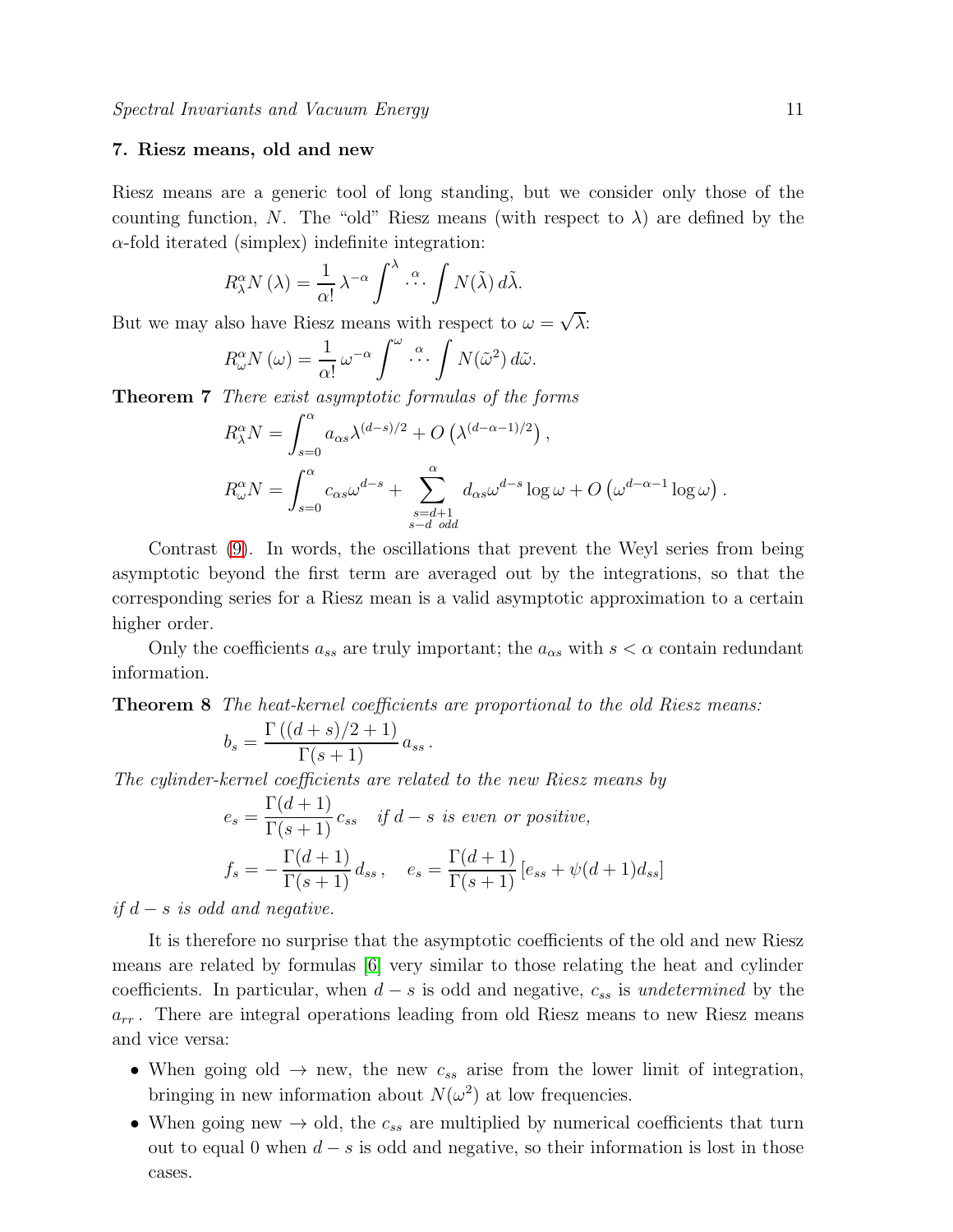# 8. One very special term

The term of order  $t^0$  in a heat kernel is geometrically dimensionless and has topological significance. It counts eigenfunctions with eigenvalue zero.

More precisely, when  $H_1 = A^*A$  and  $H_2 = AA^*$ ,

$$
\operatorname{Tr} K[H_1] - \operatorname{Tr} K[H_2]
$$

is independent of t (only the  $O(t^0)$  terms fail to cancel) and equals the *index* of the operator A. Kolomeisky et al. [\[8\]](#page-13-7) call it the Kac term. We propose that index term is more descriptive.

The index term in K corresponds to a constant term in (the averaged)  $N$ . More precisely, since  $N(\lambda) = 0$  for  $\lambda < 0$ , the term is a multiple of the Heaviside function,  $\theta(\lambda)$ . Therefore, it gives rise to a multiple of the Dirac delta distribution in the eigenvalue density  $dN/d\lambda$  or  $dN/d\omega$ . Thus, whether this term is a moment or a high-frequency asymptotic term depends on which function one is looking at.

Because there is no  $log \omega$  term in N, there is no  $O(\omega^{-1})$  term in  $dN/d\omega$ . Therefore, it is correctly said that the index term comes from the low-frequency, not high-frequency, behavior of the spectral density. Note, however, that it is a true heat-kernel term, locally determined by the geometry, not one of the new cylinder-kernel terms.

The index term corresponds to a term  $O(t^0)$  in the cylinder trace, T. There is no  $O(\log t)$  term. Hence there is no  $O(t^{-1})$  term in  $dT/dt$ .  $dT/dt$  has the physical interpretation of (−2 times) the vacuum energy of a scalar field, subjected to timelike point-splitting regularization (see references in  $[14, 15]$  $[14, 15]$ ). Negative powers of t here represent buildups of energy against the idealized boundary, which must be absorbed into the description of the boundary itself (renormalization).

We see that no renormalization is needed in order  $t^{-1}$ ; nevertheless, calculations of local energy density show that large boundary energy is indeed there! (Energy density proportional to  $z^{-2}$  ( $z =$  distance to boundary) formally implies energy proportional to  $t^{-1}$ .)

Candelas [\[16\]](#page-13-15) correctly stresses the physical necessity of the  $O(z^{-2})$  energy density and argues (apparently incorrectly) that an  $O(t^{-1})$  term in the total energy arises from  $dN/d\omega$ . Other authors [\[17,](#page-13-16) [8\]](#page-13-7) correctly point out that no such term exists. Here we attempt to dispose of this controversy.

First, in timelike point-splitting regularization the large energy density near the boundary is compensated by a larger opposite-sign density concentrated even closer to the boundary. Therefore, there is no mathematical contradiction between the local and global statements.

Second, there are now physical reasons to believe that for certain purposes, spacelike point-splitting gives a more trustworthy model of the energy in a realistic system [\[14,](#page-13-13) [15\]](#page-13-14). In that framework the contribution of the index term does not vanish after all.

Third, quite apart from the technical criticisms of [\[16\]](#page-13-15) in [\[8\]](#page-13-7), a close examination of [\[16\]](#page-13-15) shows that its argument (as concerns the total energy, not the boundary energy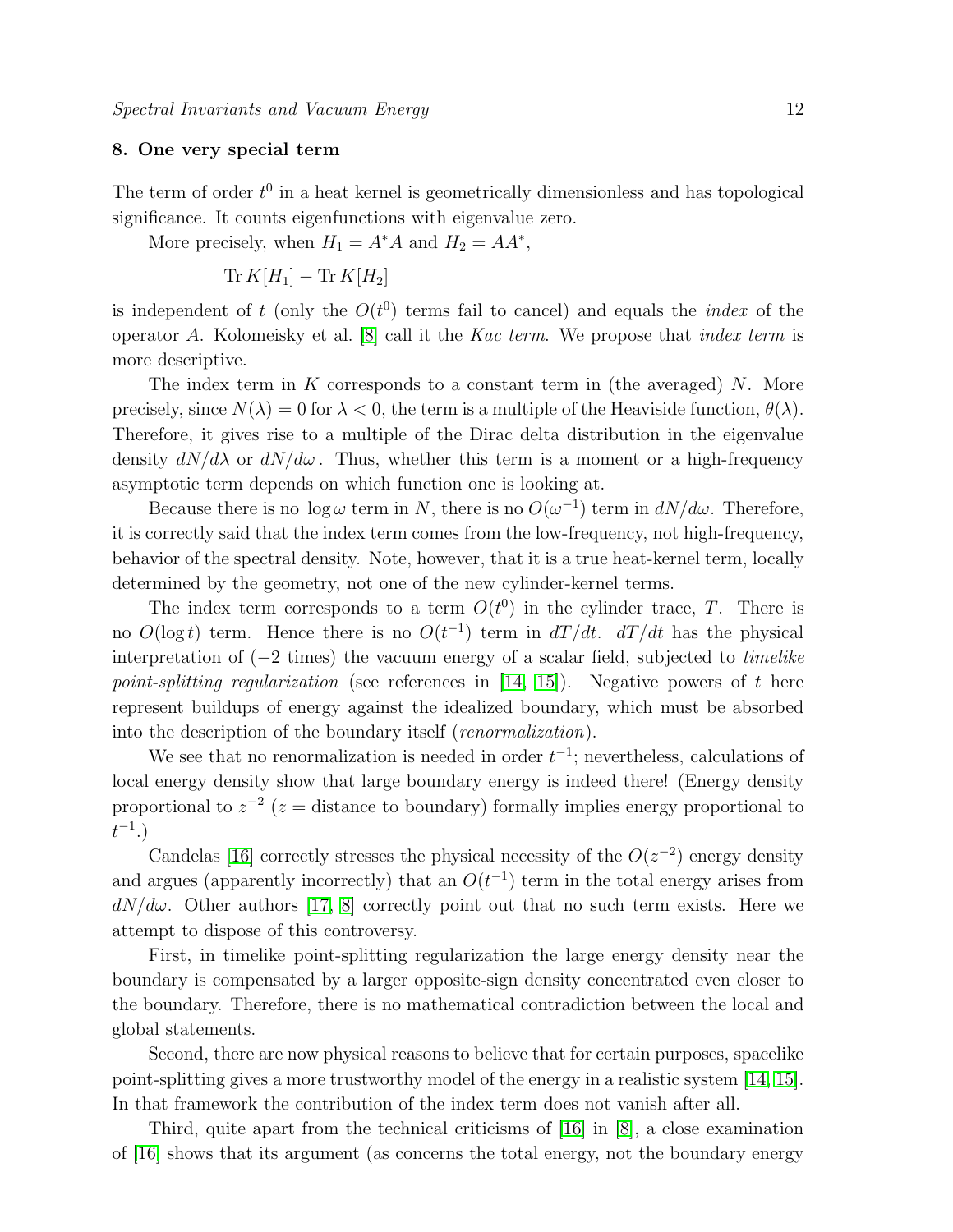density) does not note the possibility that the overall coefficient of the term in question might turn out to be zero. In fact, as just remarked, it is zero in timelike but not in spacelike point-splitting.

Thus a 30-year-old controversy has been revived, resolved, and rendered irrelevant in roughly the same year (2012–13).

In summary, the index term has a number of special properties, which are not particularly closely related to each other:

- It does not contribute to the total energy in timelike regularization, because its contribution to  $\text{Tr } T$  is killed by the differentiation.
- Because it sits on the boundary between moments and high-frequency asymptotics, there is no corresponding  $O(\lambda^{-1})$  term in the eigenvalue density.
- Some moments (low-frequency contributions) in  $Tr T$  are new spectral invariants that do not appear in  $\text{Tr } K$ . However, this term is not one of them. They start immediately afterwards.

There is a tendency for these three issues to become muddled together in our thinking.

# 9. Summary of the subtleties

- Certain powers in the heat-kernel expansion match moment (delta function) terms (not powers) in the "generalized Weyl expansion". A generalized Weyl expansion that is introduced in the paper [\[8\]](#page-13-7) can be realized as the moment asymptotic expansion of the Dirac comb  $\sum_{n=1}^{\infty} \delta(x/\varepsilon - n)$  acting on a test function.
- The missing powers match terms in the cylinder-kernel expansion. These new, nonlocal spectral invariants show up in the Riesz-Cesaro asymptotics of  $N$  with respect to  $\omega$  (but not  $\omega^2$ ).
- Some confusion and controversy in the physics literature is related to this fact: The term in the t-derivative of the cylinder kernel trace corresponding to the "index" term in the heat kernel trace vanishes because of an algebraic accident, but nevertheless quantum field theory predicts a divergent boundary energy density proportional to that spectral invariant. That this term is a moment, not a highfrequency part of the eigenvalue density, is beside the point. Recent physics suggests that this method of regularizing the energy is not reliable anyway.

## Acknowledgments

This research was supported by National Science Foundation Grants PHY-0968269 and PHY-0968448. Y. Yang thanks the Texas A&M Mathematics Department for hospitality while much of the work was done. Its dissemination was aided by invitations to participate in the Special Session on Topics in Spectral Geometry and Global Analysis, AMS Western Section Meeting, Albuquerque, and in the Casimir Physics Session, Ecole ´